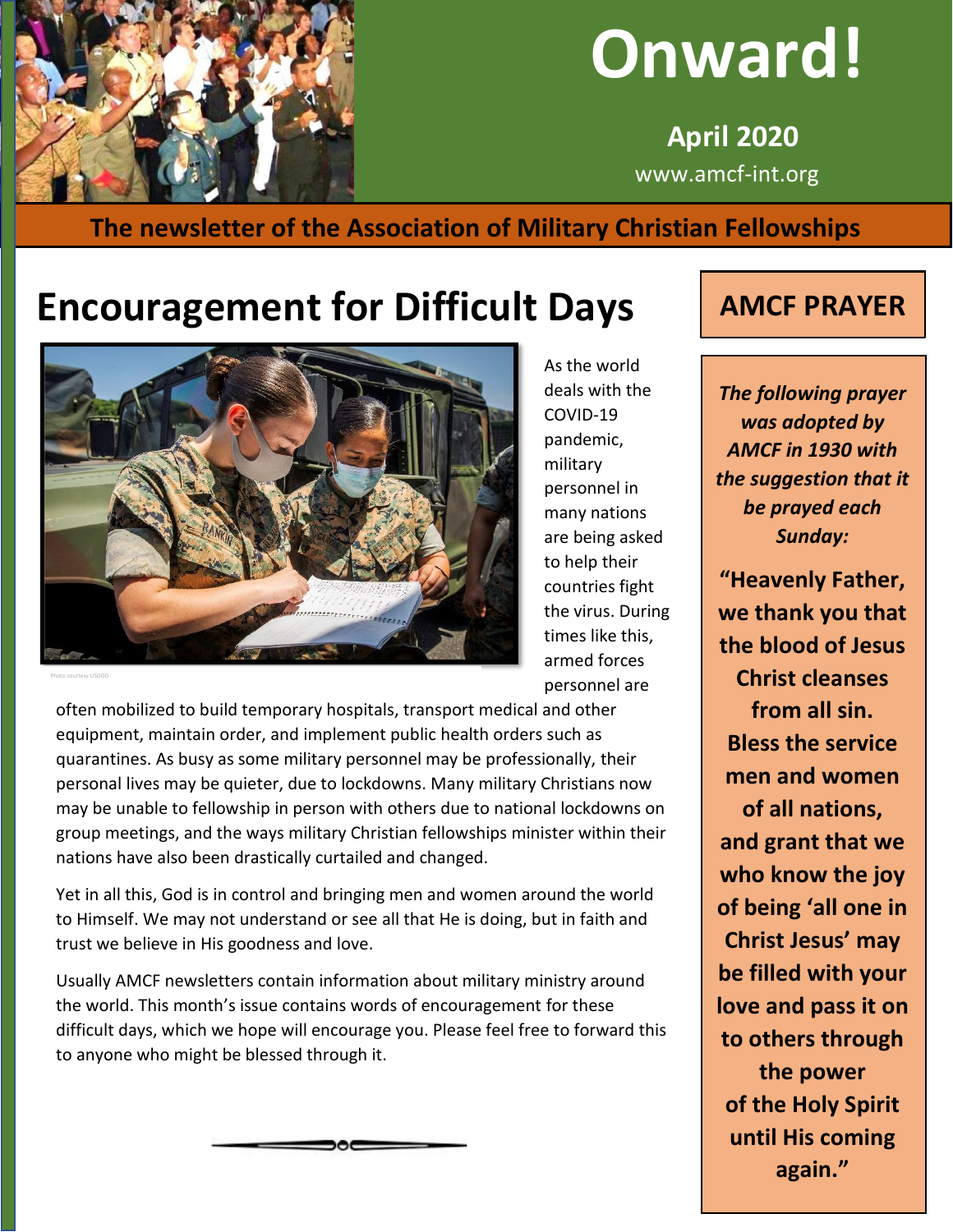#### **A Beacon of Hope**

**General Srilal Weerasooriya, AMCF president**

Every day we have the sad news of unbelievable numbers of people who die and the many thousands who are struck down by this virus and are fighting for their lives.

In the midst of the unprecedented fear and uncertainty looming ahead of us, **the reality of Christ's rising from the dead will stand out as a beacon of hope for all believers.** There might be many of our associates who have no knowledge of the saving grace of Jesus Christ and are floundering in the dark in confusion. I believe that we in the AMCF, who have a worldwide presence, can make a difference by reaching out to our fellow servicemen and women and bringing hope to those who do not know of the Risen Saviour and eternal life.

This is also an opportune time for us who have the great weapon of prayer to pray for those who are discouraged and in fear. As said in Romans 8:28, "We know that all things work together for good to those who are called according His purposes."

Romans 8:37 says, "Yet in all these things we are more than conquerors through Him who loves us. For I am persuaded that neither death nor life nor principalities nor things to come nor height nor depth nor any other created thing shall be able to separate us from the love of God which is in Christ Jesus our Lord."

> **So let us be encouraged that Jesus is alive and the Risen Saviour will give us peace, joy, and resurrection hope**.

# **Ministering in 2020**

**Tips for reaching out to MCF contacts, members, and other armed forces personnel, from Grozdan Stoevski of Military Ministry International.**

- 1. Phone calls mean a lot to people, even if they are just to ask, "How are you?"
- 2. WhatsApp is good for individual messages and for creating groups to message. It is available on smartphones and for PCs.
- 3. Facebook's messenger allows instant messaging to individuals and selected groups of people.
- 4. Facebook's closed groups allows for exchanges of articles, posts, and pictures to a private audience.
- 5. Public Facebook pages allow for widespread sharing of information and articles.
- 6. Facebook-created events can be used to share prayer meetings, chat times, etc. You can also choose the "sponsored" option to target a selected audience such as age and geographic parameters.
- 7. Facebook live streaming is an easy way to share a video of yourself speaking. It doesn't require any special equipment.
- 8. Websites! If you have a website, you have an audience.
- 9. Website blogs allows for articles on more specific topics. Also, once the article has been uploaded, it can be shared as a link to Facebook, Viber, etc.
- 10. The Viber app allows you to send text messages and host conference calls.
- 11. Youtube channels are free to create and lets you record and upload short videos. This is an excellent tool for teaching, Bible studies, etc. Youtube channel live-streaming is also an option, but that does require additional PC skills.
- 12. Software such as ZOOM, Jitsi Meet, GoToMeeting, and Skype enables video conversations in groups as well as individual counseling or mentoring sessions. ZOOM also has other features, such as sharing your screen (for instance, if you are doing a Bible lesson with another person).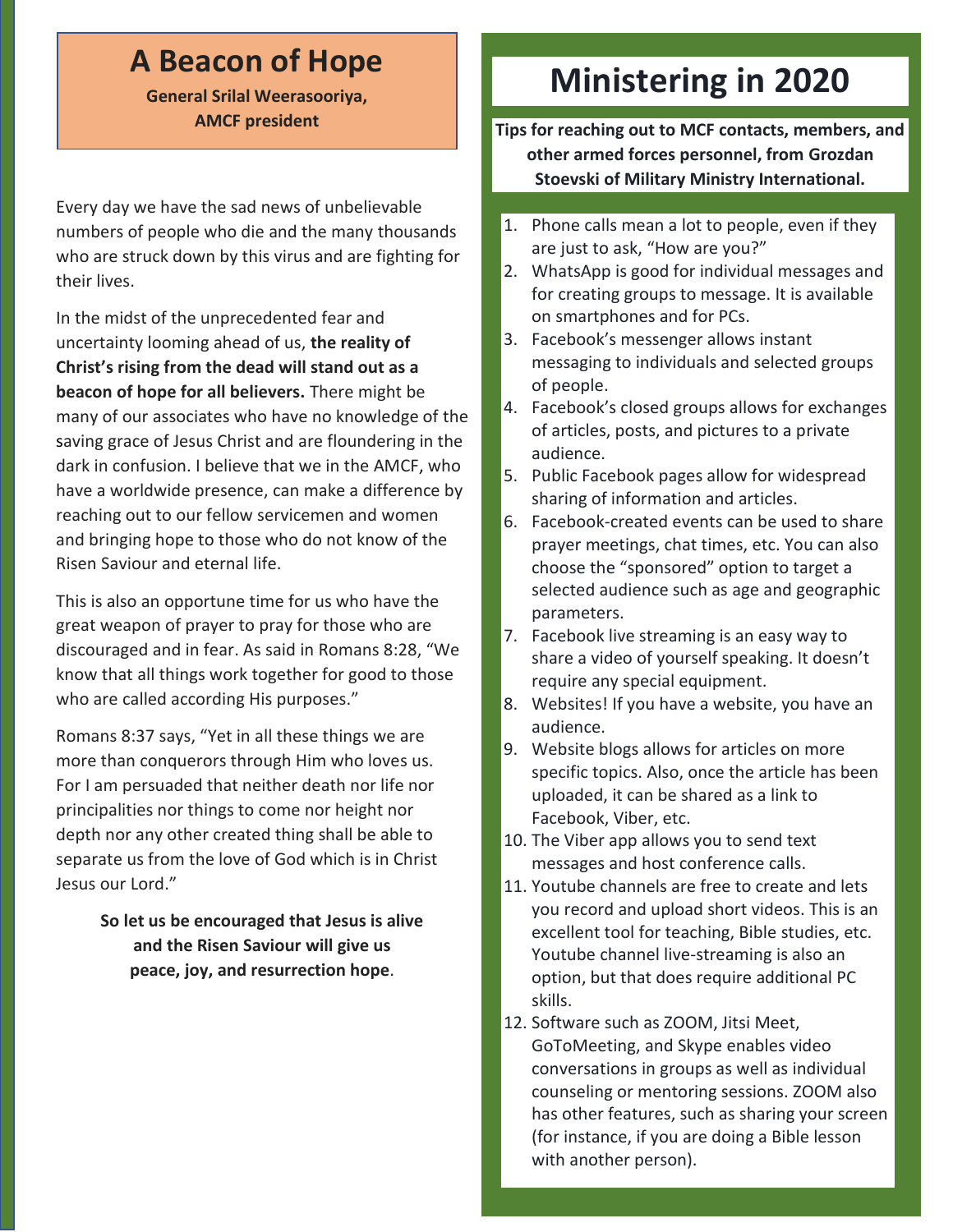I will say of the Lord, "He is my refuge and my fortress, my God, in whom I trust."

Surely He will save you from the fowler's snare and from the deadly pestilence.

He will cover you with his feathers, and under his wings you will find refuge;

His faithfulness will be your shield and rampart.

from Psalm 91

God whispers to us in our pleasures, speaks in our conscience, but shouts in our pain: It is His megaphone to rouse a deaf world.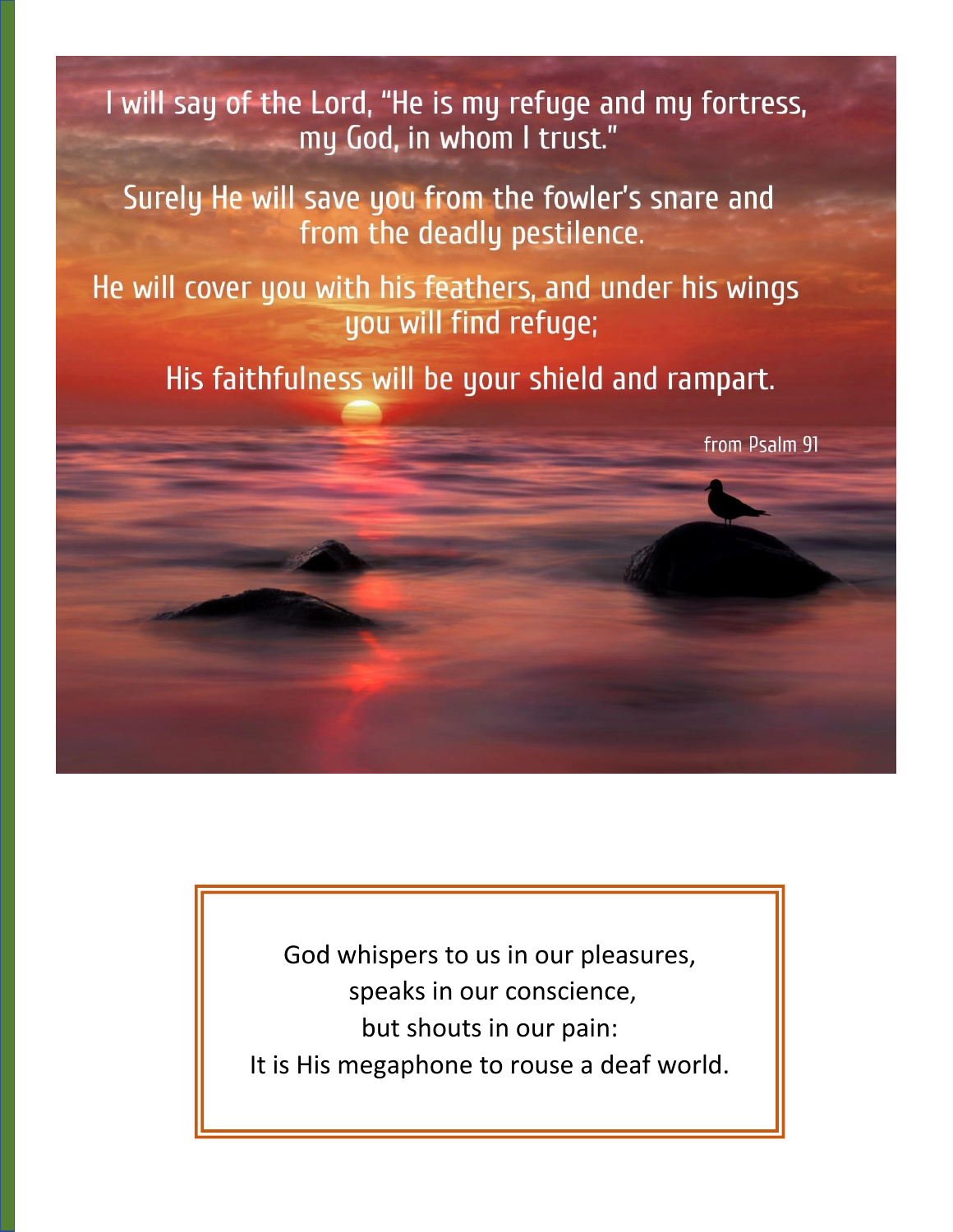### **What New Directions What New Directions** *is Comme Lead* **is God Leading Us In?**

[Commander \(Ret.\) Mike Terry](mailto:mike@terry-home.co.uk) AMCF vice president for South Central Europe

My current readings in Genesis teach me that **God is always forging new communities**, communities of promisecarriers that He wants to reach outward with blessings, encouragements, life, and hope. The boundaries of that



community are not what the community itself might imagine (e.g., Ishmael was blessed as Abraham's offspring, Abimelech in Genesis 20 had a faith that Abraham had doubted). God's community grows, almost in spite of the faithlessness, fear and weakness of those called to faith: even Abraham, who "believed and it was counted to him as righteousness" (Genesis 15) -- even this father of faith doubted God, lied, prevaricated and tried to bring about God's promise in his own way. Yet God's purpose through him would not be thwarted: God's promise on and in him could not be denied. It would have its fulfilment.

It is always God's purpose to work through His promise-carrying people to bless His creation, and He does this, often in spite of His people's reactions, because He has chosen them.

At the resurrection God, in Christ, forged another new community, the body of Christ, similarly chosen, similarly God's promise-carriers, in spite of their own failures, weaknesses and lack of faith. That community was pushed even further outward by God's grace and unilateral acts at Pentecost and with Cornelius in Acts 10, a story so beloved by we military folk.

These stories make me think and pray about **what direction God would have his promisecarriers (not virus-carriers!) of this generation take.** This global pandemic, which affects everyone equally (as do sin and death), engenders fear and imposes boundaries between people. Where are the boundaries that we, perhaps subconsciously, impose on our own faith life? Let's not merely try to find new ways to keep doing what we've always done, and so stay safe within our own boundaries, but be open to the Spirit's challenge and leading so as to be part of His work in pushing the boundaries of God's new communities ever outwards!

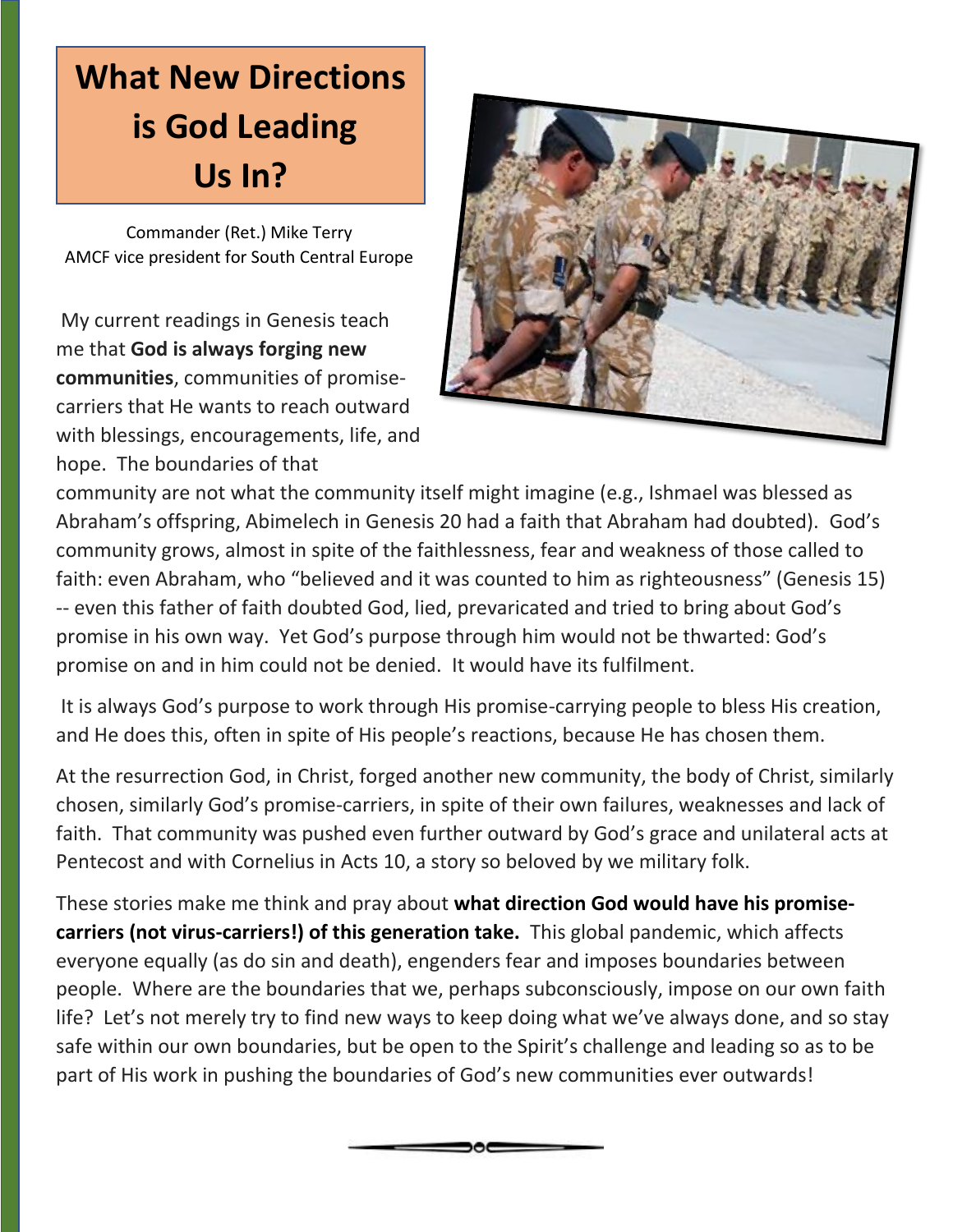

**God is in Control -- And Above All Death, Disease, and Plague**

Cdr Saleem Akthar Mathew (Retd) AMCF vice president for South Asia

Glory to the Lord who, by the blood at the First Passover, stopped the angel of death during the plague. It is my prayer that the precious blood of the New Covenant will stop this current plague from our lives, families, loved ones, churches, cities, and every nation on the globe.

On Resurrection Day, raising Jesus from the grave in an ultimate show of His power, God reminded those believers, and all of us who have believed since, that He is in control -- and above all of death, all decay, all disease and all plague then, now and forever. Thus, an immense encouragement to "Rejoice in the Lord always. I will say it again: Rejoice." (Philippians 4:4)

While rejoicing, let us also remind ourselves of Roman 8:28, and pray together, "Heavenly Father, please use this pandemic to awaken the Church to boldly stand in faith to proclaim the truth that "there is no other name under the heaven given to mankind by which we must be saved" (Acts 4:12) but that of the Lord Jesus Christ.

> "But You, O Lord, are a shield about me, My glory, and the One who lifts my head." -- Psalm 3:3